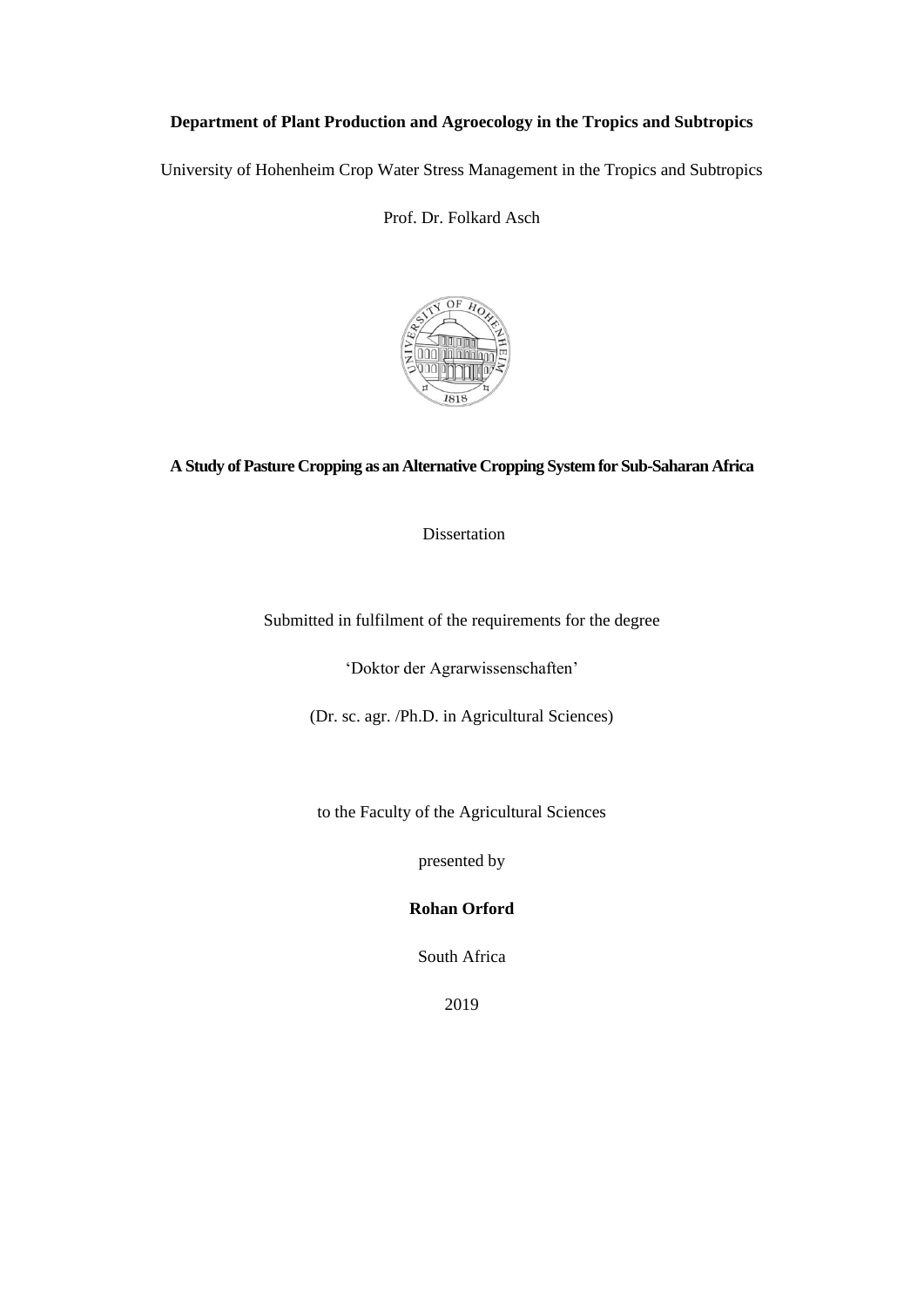## **Summary**

With food security and soil degradation being a major concern and hurdle in the development goals of sub-Saharan Africa (SSA), there has been and continues to be an attempt to find an alternative cropping system to conventional monocropping that rehabilitates soils whilst increasing productivity and efficiency of the subsistence cropping system. Such a cropping system needs to be realistically adoptable within the SSA social and ecological constraints. An alternative Australian winter rainfall relay cropping system coined pasture cropping (PaCr) was identified as an option that may surmount some of these limitations. This research involved completing a field trial through to model scale introductory assessment of the water dynamics in PaCr and the implications thereof in yield, water use efficiency (WUE) and competition for water; ultimately assessing the potential of PaCr in SSA. PaCr was adapted to an intercropping system for SSA summer rainfall conditions. The three treatments included the representative subsistence crop cowpea (*Vigna unguiculate)* and a common indigenous pasture (*Eragrostis curvula)* and an additive PaCr setup of cowpea directly seeded into pasture in water limited (rainfed) field trials in Pretoria, South Africa between 2013-2015. The DM yields of PaCr were 17% and 293% higher in both seasons compared to the conventional cowpea monocrop yield. When comparing PaCr yield to conventional pasture, there was a 12% and 89% higher yield in both seasons compared to the conventional pasture monocrop yield. The greater yield advantage in 2015 with the limited rainfall indicates that PaCr was most advantageous in terms of DM yield in a drier year which is a time of greatest risk and food insecurity. PaCr was also more WUE in both seasons, being significantly higher than the cowpea monocrop in 2015. Competition also showed a higher degree of competitiveness by cowpea in the wetter 2013-14 season and lower competitive ability in the drier 2015, whereas pasture showed little competitive response in 2013-14 and attaining significantly higher yields than the monocrop in 2015. The results of the field trials were used to adapt the University of Pretoria's Soil Water Balance (SWBsci) crop model to simulate an intercropping system. Observed field results were compared to simulated results and statistical goodness of fit indicators were assessed, concluding that with all the variations of season and systems, the results were acceptable as an inaugural adaptation of the Soil Water Balance model. Other relevant crop water use parameters were extrapolated from the simulated data allowing for a more complete insight into the field trials. With the adapted SWBsci model, 14-year simulations were run in three different climates and on three different soil types for all three cropping systems to map out the viability of PaCr across an aridity index continuum as a reference for further application in research or in industry and to stress test SWBsci. Results demonstrated that PaCr was only advantageous in dry sub-humid to humid conditions on clay-loam to sandy soils, whereas pasture was dominant in more semi-arid conditions on the three different soils. Cowpea only performed better on clay soils in dry-sub humid to sub humid conditions. These advantages are attributed to differing plant water availability at various root depths suiting growth and/or competition of either one or both crops. These plant water availability differences were determined by water holding capacity of various soil types and rainfall volumes.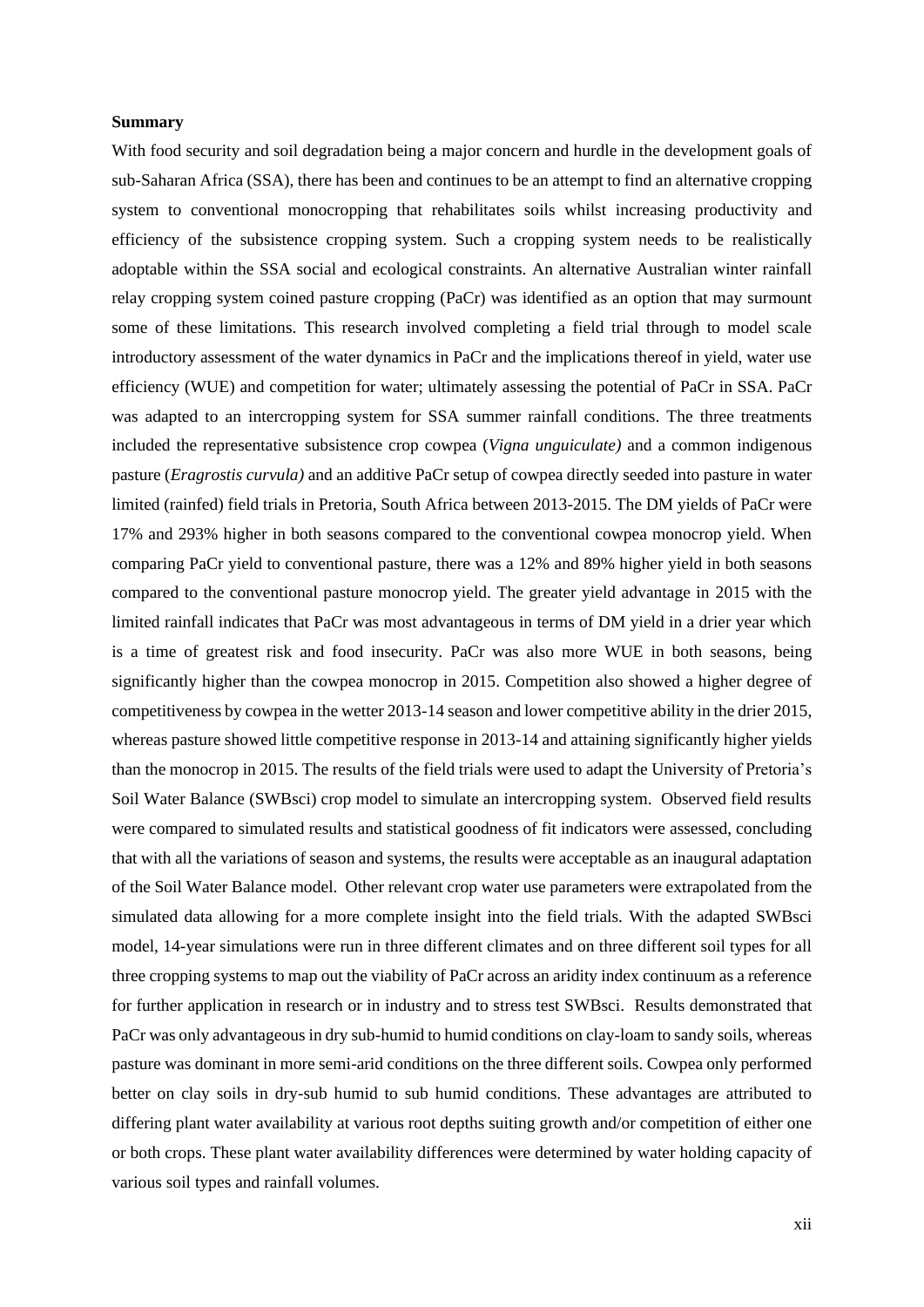From a WUE perspective, the pasture and PaCr did have a higher WUE but with the extreme variation in rainfall there was no significant difference. But pasture and PaCr both had a very high WUE in arid to semi-arid conditions due to the deeper roots of pasture accessing stored soil water. Competition also showed insignificant results due to the variation in the rainfall. However, in more arid to semi-arid conditions on clay-loam and sand competition outweighed facilitation thus resulting in land equivalent ratios (LER) of below 1, whereas on clay for the same aridity levels the average LER was greater than one. This was attributed to cowpea have a better competitive ability when clay water holding capacity confined plant available water to the top soil layers. The converse is true in the dry sub-humid conditions and wetter conditions because LER was less than one on clay soils while being greater than one on clayloam and sand. This was attributed to the lower water holding capacity of sand spreading the plant available water through the profile allowing for niche root partitioning to be effective.

For subsistence farmers, PaCr out-yielded the cowpea monocrop in arid conditions on all three soil types and on clay in semi-arid conditions. In the wetter dry sub-humid conditions, PaCr out-yielded cowpea on sand. In the wet sub-humid conditions PaCr does well on clay-loam and sand, but cowpea yields under these conditions are more than adequate to make the choice of PaCr debatable form a yield point of view. However, if soil rehabilitation is a necessity in the sub-humid areas, this makes PaCr a very realistic option.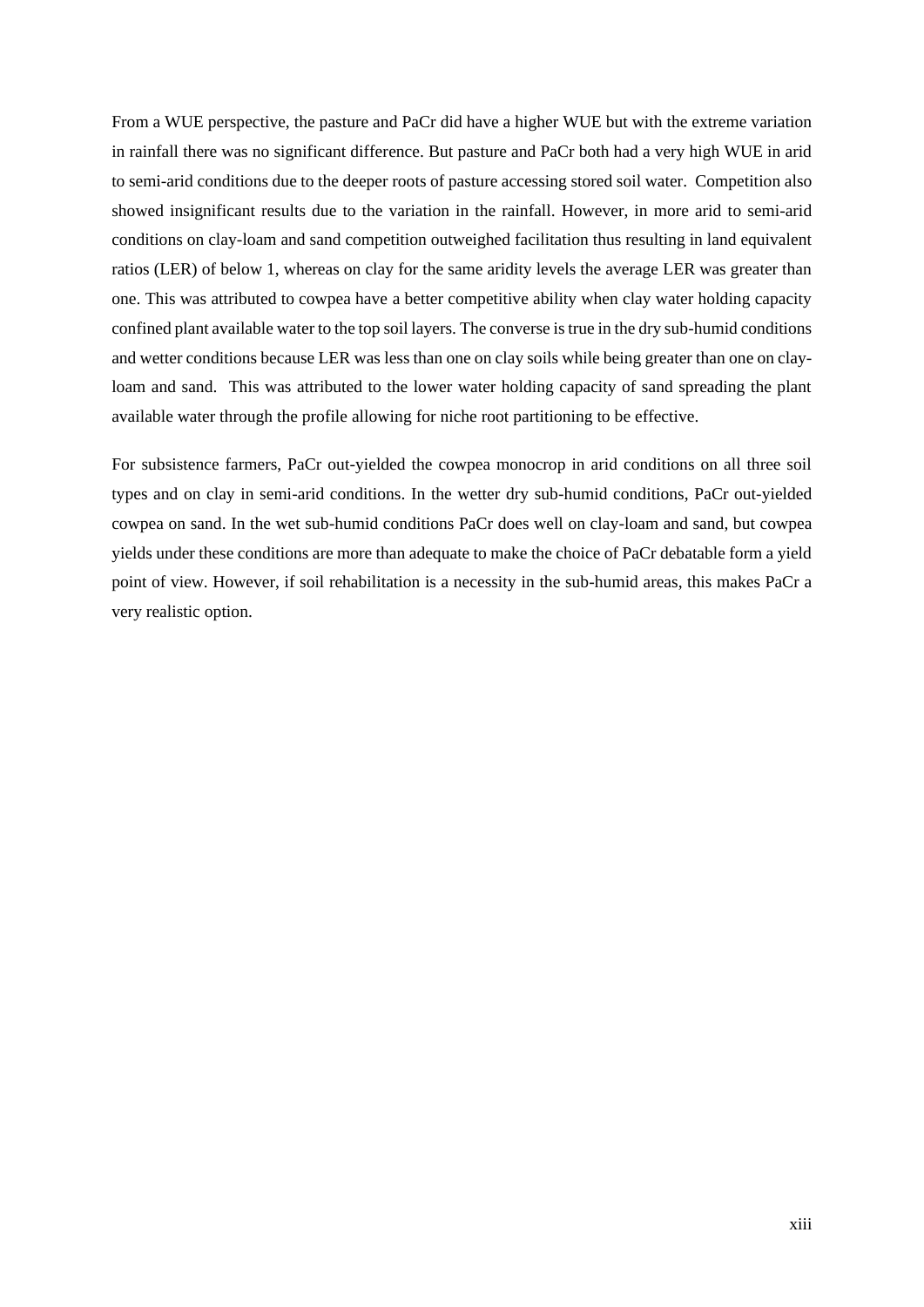## **Zusammenfassung**

Da die Ernährungssicherheit und die Bodendegradation ein Hauptanliegen und eine Hürde für die Entwicklungsziele des subsaharischen Afrikas (SSA) darstellen, wurde und wird versucht, ein alternatives Anbausystem zum konventionellen Monokulturanbau zu finden, das die Böden rehabilitiert und gleichzeitig die Produktivität und Effizienz des Subsistenzsystems erhöht. Ein solches Anbausystem muss realistisch an die sozialen und ökologischen Gegebenheiten der SSA angepasst werden können. Für die vorliegende Forschungsarbeit wurde als eine Option, die einige dieser Einschränkungen überwinden könnte, ein alternatives Australisches Winterregenrelais-Erntesystem für das Ernten von Weideflächen (PaCr) identifiziert. Die Forschung beinhaltete den Abschluss eines Feldversuchs bis hin zur modellhaften einleitenden Bewertung der Wasserdynamik bei PaCr und deren Auswirkungen auf Ertrag, Wassernutzungseffizienz (WUE) und Wettbewerb um Wasser. Abschließend wurde das Potenzial von PaCr in SSA bewertet. PaCr wurde an ein Mischkultur für SSA Sommerregenbedingungen angepasst. Die drei Versuche umfassten die repräsentative Subsistenzpflanze Augenbohne (Vigna unguiculate) und eine gemeinsame einheimische Weide (*Eragrostis curvula*) sowie einen zusätzlichen PaCr-Aufbau von Augenbohne, die in wasserlimitierten Feldversuchen in Pretoria, Südafrika, zwischen 2013-2015 direkt in die Weide gesät wurde. Die Trockenmasse-Erträge von PaCr lagen in beiden Jahreszeiten um 17% bzw. 293% höher als die konventionelle Monokultur-Erträge von Augenbohne. Vergleicht man den PaCr-Ertrag mit dem konventionellen Weidenanbau, so ergibt sich in beiden Jahreszeiten ein um 12% bzw. 89% höherer Ertrag im Vergleich zum konventionellen Monokultur-Ertrag. Der größere Ertragsvorteil im Jahr 2015 mit den begrenzten Niederschlägen zeigt, dass PaCr in einem trockeneren Jahr, welches das größte Risiko unter Gesichtspunkten der Ernährungssicherheit darstellt, in Bezug auf den DM-Ertrag am vorteilhaftesten war. PaCr war in beiden Jahreszeiten auch wassernutzungseffizienter und lag damit deutlich über der Augenbohne-Monokultur im Jahr 2015. Der Wettbewerb zeigte auch ein höheres Maß an Wettbewerbsfähigkeit der Augenbohne in der feuchteren Saison 2013-14 und eine geringere Wettbewerbsfähigkeit in der trockeneren Jahreszeit 2015, während die Weide im Zeitraum 2013-14 wenig wettbewerbsorientiert reagierte und im Jahr 2015 deutlichen Mehrertrag aufwies. Die Ergebnisse der Feldversuche wurden genutzt, um das Bodenwasserhaushaltsmodell (SWBsci) der Universität Pretoria an die Simulation eines Zwischenfruchtsystems anzupassen. Die beobachteten Feldergebnisse wurden mit den simulierten Ergebnissen verglichen und die statistische Güte der Anpassungsindikatoren bewertet, was zu dem Schluss führte, dass die Ergebnisse bei allen Variationen der Saison und der Systeme als erste Anpassung des Bodenwasserhaushaltsmodells akzeptabel waren. Andere relevante Parameter der Pflanzenwassernutzung wurden aus den simulierten Daten extrapoliert, was einen umfassenderen Einblick in die Feldversuche ermöglichte. Mit dem angepassten SWBsci-Modell wurden 14-jährige Simulationen in drei verschiedenen Klimazonen und auf drei verschiedenen Bodentypen für alle drei Anbausysteme durchgeführt, um die Lebensfähigkeit von PaCr über ein Trockenindexkontinuum hinweg als Referenz für die weitere Anwendung in Forschung oder Industrie